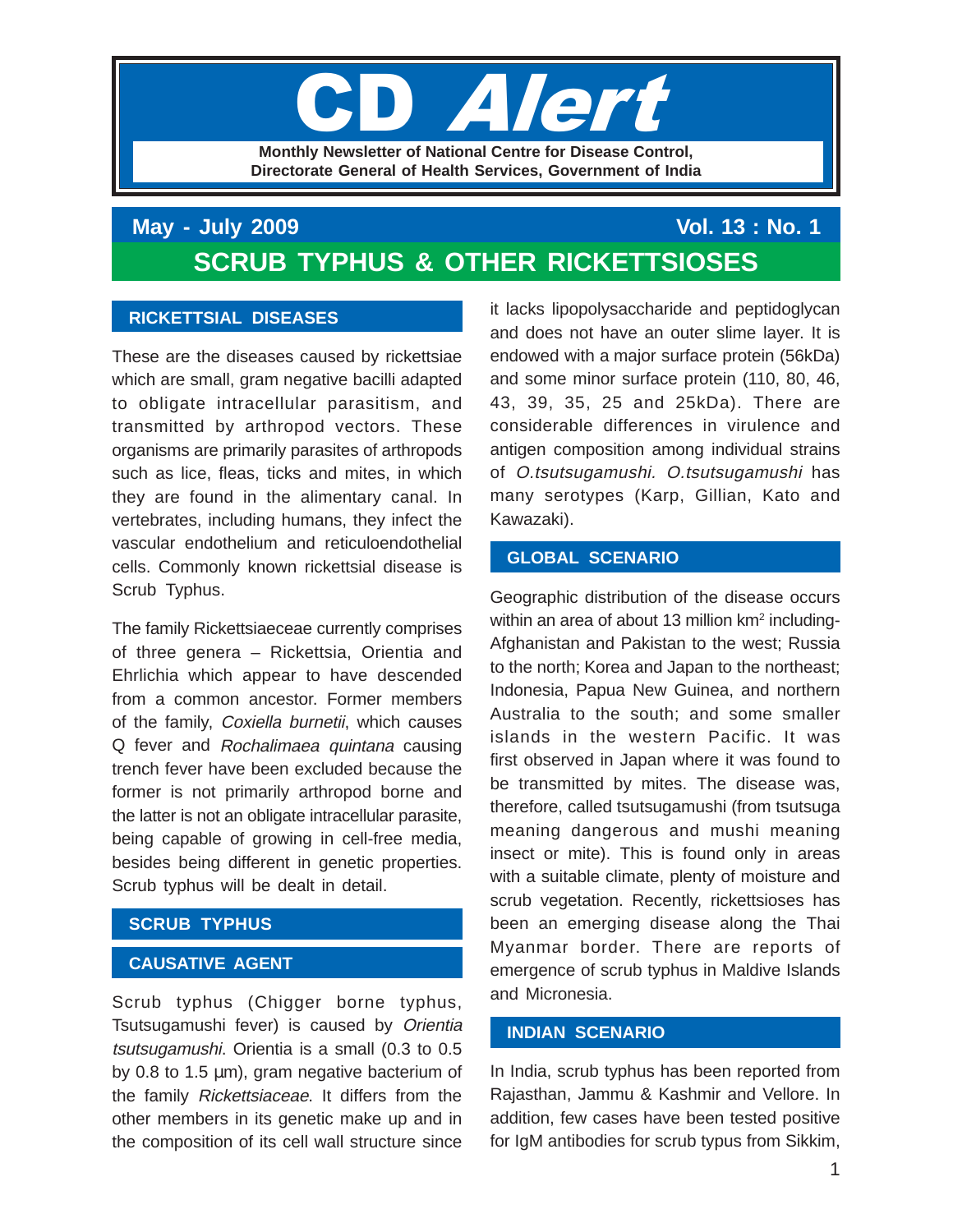Darjeeling, Nagaland & Manipur (unpublished data). In a study conducted from July through October 2004 in Himalayas, among several cases of acute febrile illness of unknown origin, O.tsutsugamushi was identified as causative agent by microimmunofluorescence and PCR. In an entomolgic study in Himachal Pradesh, vector species Leptotombidium deliense and Gahrliepia spp. were recorded.

## **DISEASE TRANSMISSION**

Scrub typhus is transmitted by the mite Leptotrombidium deliense. The vector mites inhabit sharply demarcated areas in the soil where the microecosystem is favourable (mite islands). Human beings are infected when they trespass into these mite islands and are bitten by the mite larvae (chiggers). The mite feeds on the serum of warm blooded animals only once during its cycle of development, and adult mites do not feed on man. The microbes are transmitted transovarially in mites. Scrub typhus normally occurs in a range of mammals, particularly field mice and rodents.

The L.deliense group of vector mites are widely distributed all over the country coexisting primarily with rodents and other small mammals. On the body of small mammalian hosts, the chiggers attach in clusters on the tragus of the ear, the belly and on the thighs. The Leptotrombidium mites, on the rat host, may appear orange or pink. The typical vector L.deliense is generally found associated with either established forest vegetation or secondary vegetation after clearance of forest areas. This species is generally abundant on grasses and herbs where bushes are scarce. Sentinel animals can also be used for collection of trombiculid mites from the field. These animals are generally white laboratory mice or rats kept in small cages containing food and water and placed in the field overnight to attract chiggers. Chiggers can also be collected from field directly on human beings, by walking in the field after wearing stockings. The following

morning, chiggers can be collected from the body of the sentinel animals. The mites can be preserved in 70% alcohol till they reach laboratory for identification. Chigger index (average number of chiggers infesting a single host) of > 0.69 (critical value) is an indicator for implementation of vector control measures.

#### **Habitats favorable for disease transmission**

Scrub typhus, originally found in scrub jungles, has also been identified in a variety of other habitats, such as sandy beaches, mountain deserts and equatorial rain forests.

#### **Incubation Period**

Incubation Period:  $1 - 3$  weeks.

## **CLINICAL PICTURE**

- $\triangleright$  A Papule develops at the site of inoculation.
- $\triangleright$  The papule ulcerates and eventually heals with development of a black eschar.
- General symptoms are sudden fever (>40ºC [104ºF]) with relative bradycardia, severe headache, apathy, myalgia, generalized lymphadenopathy, photophobia and a dry cough.
- $\triangleright$  Approximately one week later, a spotted and then maculopapular rash appears first on the trunk and then on the extremities and blenches within a few days.
- $\triangleright$  Complications are interstitial pneumonia (30 to 65% of cases), meningoencephalitis and myocarditis.
- $\triangleright$  Symptoms generally disappear after two weeks even without treatment.
- $\triangleright$  In severe cases with pneumonia and myocarditis, the mortality rate may reach 30%.

## **DIAGNOSIS**

Routine laboratory tests are unlikely to be diagnostic for any rickettsial diseases.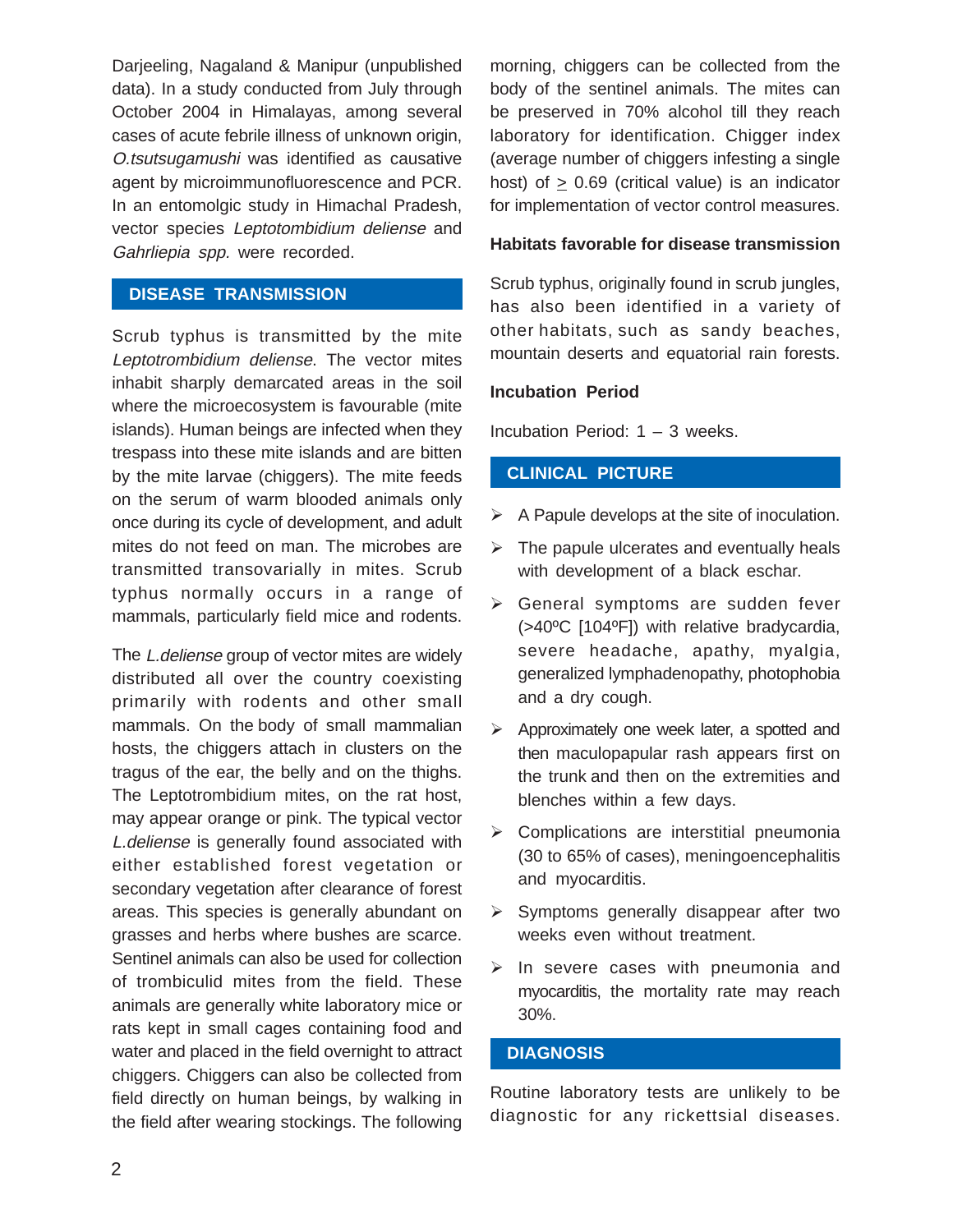

**Common clinical manifestations of the Rickettsial Diseases**



Scrub Typhus axillary eschar **Maculopapular rash on back of** 



**a case of scub typhus**

However, investigation may reveal early lymphopenia with late lymphocytosis. Albuminuria is a common laboratory finding. Thrombocytopenia is observed in more than half of the patients with epidemic typhus.

#### **Laboratory diagnosis**

Scrub typhus may be diagnosed in the laboratory by:

- (i) isolation of the organism
- (ii) serology
- (iii) molecular diagnosis (PCR).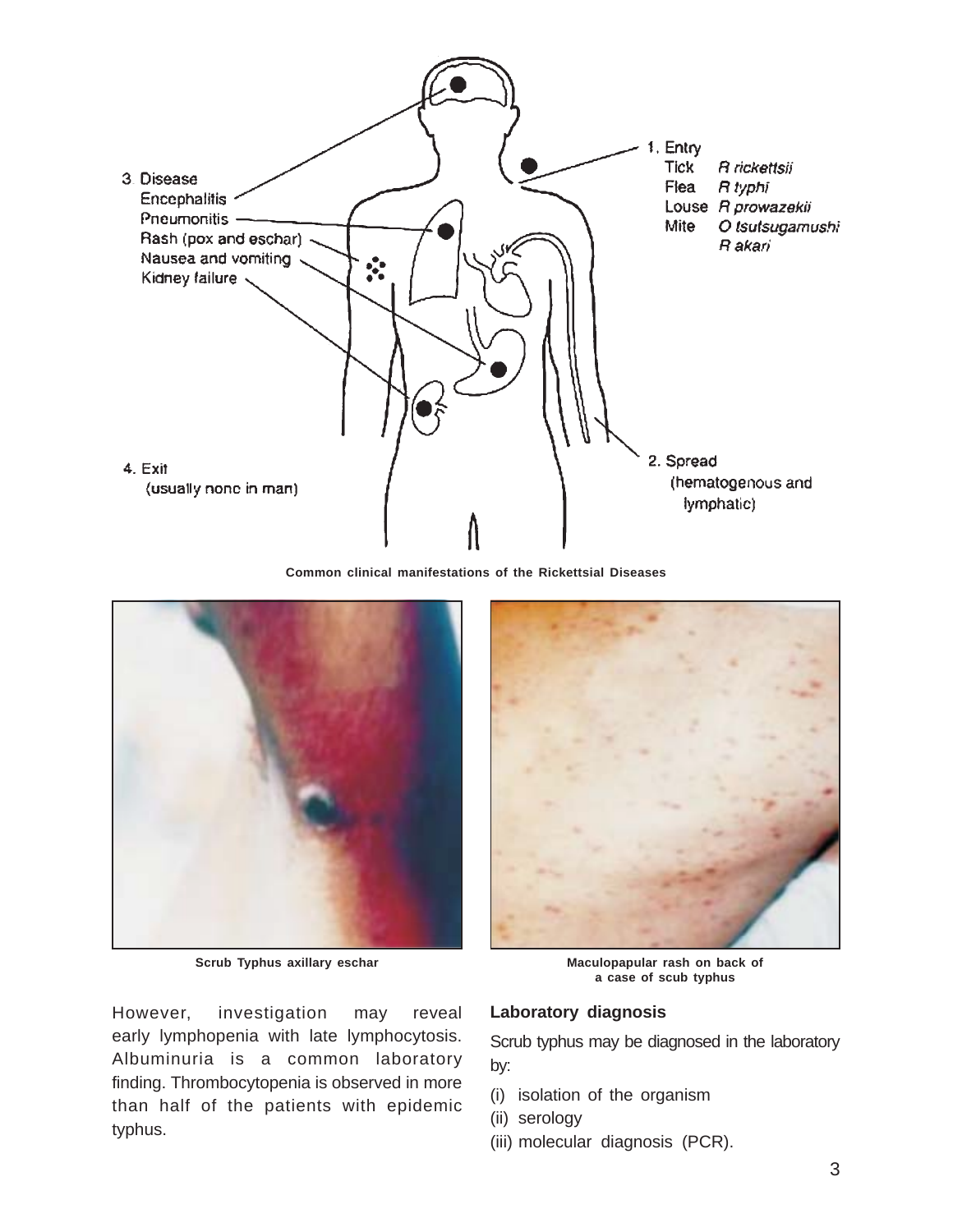## **Collection, storage & transportation of specimen**

The collection, transportation and storage of specimens are extremely vital steps in laboratory diagnosis and hence, must be undertaken with utmost care.

## **Specimen**

- Serum
- Blood collected in tubes containing EDTA or Sodium citrate
- Blood clot

## **Blood collection in tubes and vials**

- Aseptically collect 4-5 ml of venous blood.
- Allow blood to clot at room temperature, centrifuge at 2000 rpm to separate serum.
- Collect the serum in sterile dry vial.
- Fix the cap with adhesive tape, wax or other sealing material to prevent leakage during transport.
- **.** Use adhesive tape marked with pencil, indelible ink, or a typewritten self adhesive label to identify the container. The name of the patient, identification number and date of collection must be indicated on the label.

#### **Do's/Don'ts while collecting specimen:**

- Collect sufficient quantity of specimen
- $\bullet$  Avoid contamination by using sterile equipment and aseptic precautions.
- **•** Despatch the specimen immediately to laboratory at 2-8ºC (ice box) as soon as possible.
- **•** Don't freeze whole blood as haemolysis may interfere with serology test results.
- $\bullet$  In case the delay is inevitable, keep the specimen at  $+4$ <sup>o</sup>C in a refrigerator.

 $\bullet$  Label all specimens accurately and send all pertinent information to laboratory which will help in better interpretation of the laboratory findings.

## **Isolation of the organism**

As rickettsiae are highly infectious and have caused several serious and fatal infections among laboratory workers, it comes under Risk Group 3 organisms. Isolation should be done in laboratories equipped with appropriate safety provisions preferably Biosafety level-3 laboratory following strict biosafety precautions.

Rickettsia may be isolated in male guinea pigs or mice; yolk sac of chick embryos; vero cell line or MRC 5 cell lines from patients in early phase of the disease. Egg and animal inoculation methods have been replaced by faster and more sensitive cell cultures. Rickettsiae grow well in 3-5 days on Vero cell and MRC 5 cell coverslip cultures and can be identified by immunofluorescence using group and strain specific monoclonal antibodies.

## **Serological diagnosis**

Diagnosis of the etiology of rickettsial diseases can be accomplished most easily and rapidly by demonstrating a significant increase in antibodies in the serum of the patient during the course of infection and convalescence. Several serological tests are currently available for the diagnosis of rickettsial diseases like Weil-Felix Test (WFT), Indirect Immunoflourescence (IIF), Enzyme linked Immunosorbent assay (ELISA) etc. Although many techniques have been used successfully for rickettsial sero diagnosis, relatively few are used regularly by most laboratories. BSL-3 Lab is not required for performing serological tests.

## **Weil-Felix Test (commonly used test)**

The Weil-Felix test is helpful in establishing presumptive diagnosis in diseases caused by members of typhus and spotted fever groups of Rickettsiae. The interpretation of Weil-Felix test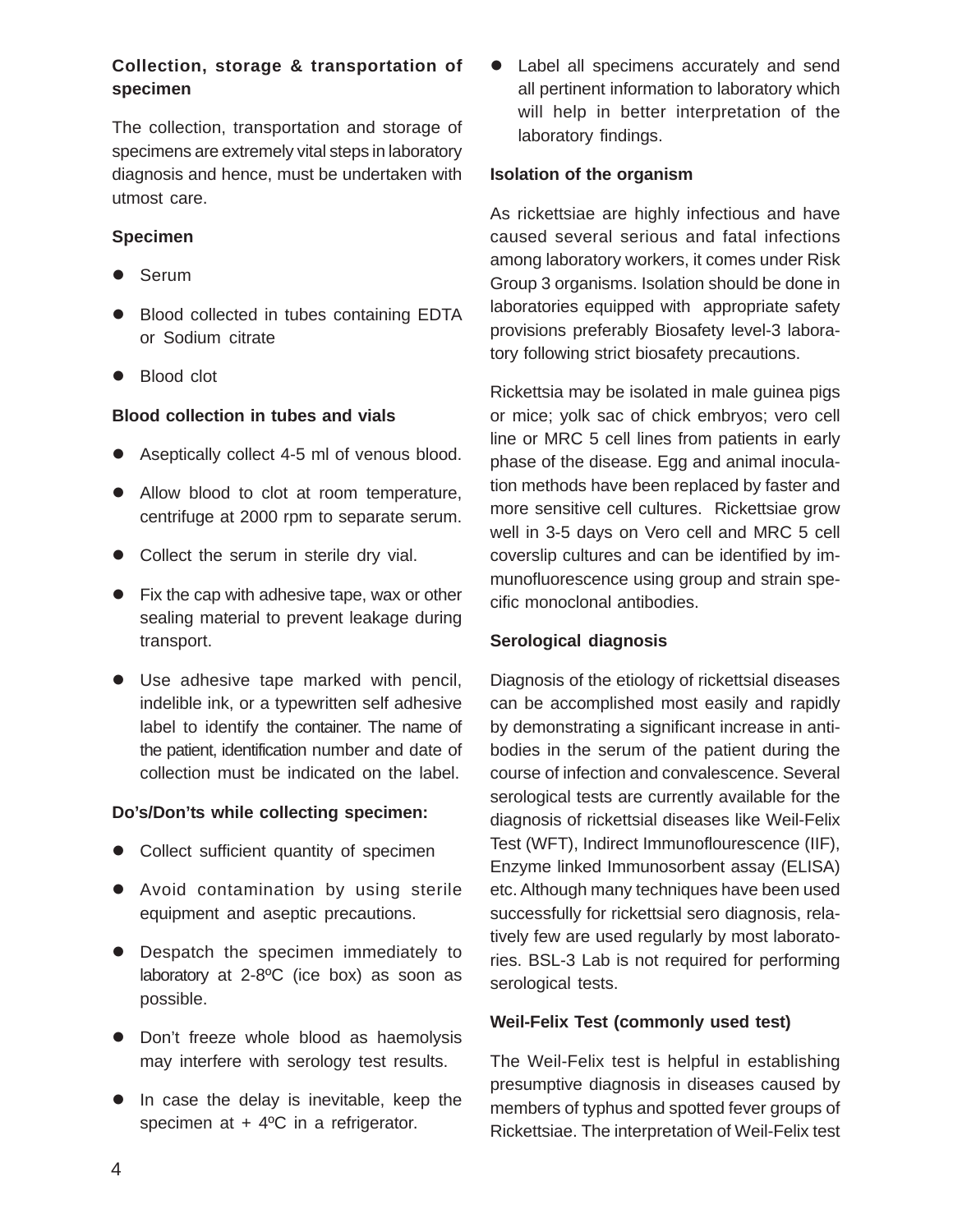is given in table 1.

|                               | $OX$ 19 $OX$ 2 |           | <b>OXK</b> |
|-------------------------------|----------------|-----------|------------|
| Epidemic typhus               | $+ + + +$      | $\ddot{}$ | 0          |
| <b>Brill Zinsser disease</b>  | $+++++$        | $\div$    | 0          |
| Murine typhus                 | ++++           | $\div$    | 0          |
| Scrub typhus                  | 0              | $\Omega$  | $^{+++}$   |
| <b>RMSF</b>                   | $+ + + +$      | ÷         | O          |
| Other tick borne<br>infection | $\ddot{}$      | $++++$    | 0          |
| Indian tick typhus            | ٠              | ++++      |            |

**Table 1 : Weil-Felix Test**

The sensitivity and specificity of the Weil-Felix test is reported to be low as compared to the specific serological tests for detection of IgM antibodies. However, comparative evaluation of Weil-Felix test and IgM ELISA for diagnosis of Scrub Typhus carriedout at NCDC, showed that Weil Felix test is equally sensitive with specificity of 89%.

## **Indirect Immunofluorescent antibody (IFA) test**

IFA is used as a reference technique; however, availability and cost are major constraints and is not available in most of the laboratories.

## **Enzyme linked Immunosorbent Assay (ELISA)**

ELISA techniques, particularly immunoglobulin M (IgM) capture assays, are probably the most sensitive tests available for rickettsial diagnosis, and the presence of IgM antibodies, indicate recent infection with rickettsial diseases. In cases of infecton with O.tsutsugamushi, a significant IgM antibody titer is observed at the end of the first week, whereas IgG antibodies appear at the end of the second week.

## **Molecular diagnosis – PCR**

For PCR, blood sample is collected in tubes containing EDTA or sodium citrate. However, blood clot, whole blood or serum can also be used for the detection of O.tsutsugamushi, R.rickettsii, R. typhi and R.prowazekii organisms by PCR test.

Facilities for laboratory diagnosis of Rickettsial diseases are available at National Centre for Disease Control, Delhi where samples can be sent for confirmation.

## **TREATMENT**

Prompt institution of effective antibiotic therapy against rickettsiae is the single most effective measure for preventing morbidity and mortality due to rickettsial diseases. Anti rickettsial therapy improves the outcome of all rickettsioses, with the occasional exception of fulminate or complicated cases of RMSF, epidemic typhus and scrub typhus where the illness is no longer susceptible to intervention. If the illness is severe, the cardiac, pulmonary, renal, and central nervous systems should be assessed and additional measures instituted to prevent complications.

Tetracyclines and chloramphenicol remain the only proven therapy for the rickettsial diseases. Doxycycline in a dose of 100 mg twice daily for 7-15 days or Chloramphenicol 500 mg four times a day PO for 7-15 days (for children 150 mg/kg/day for 5 days) is recommended. Tetracyclines may cause discoloration of teeth, hypoplasia of the enamel, and depression of skeletal growth in children; the extent of discolouration is directly related to the number of courses of tetracycline therapy received. Therefore, tetracycline should not be used for children under 8 years of age and for pregnant women.

#### **PREVENTION AND CONTROL**

The mite vectors of scrub typhus are especially amenable to control because they are often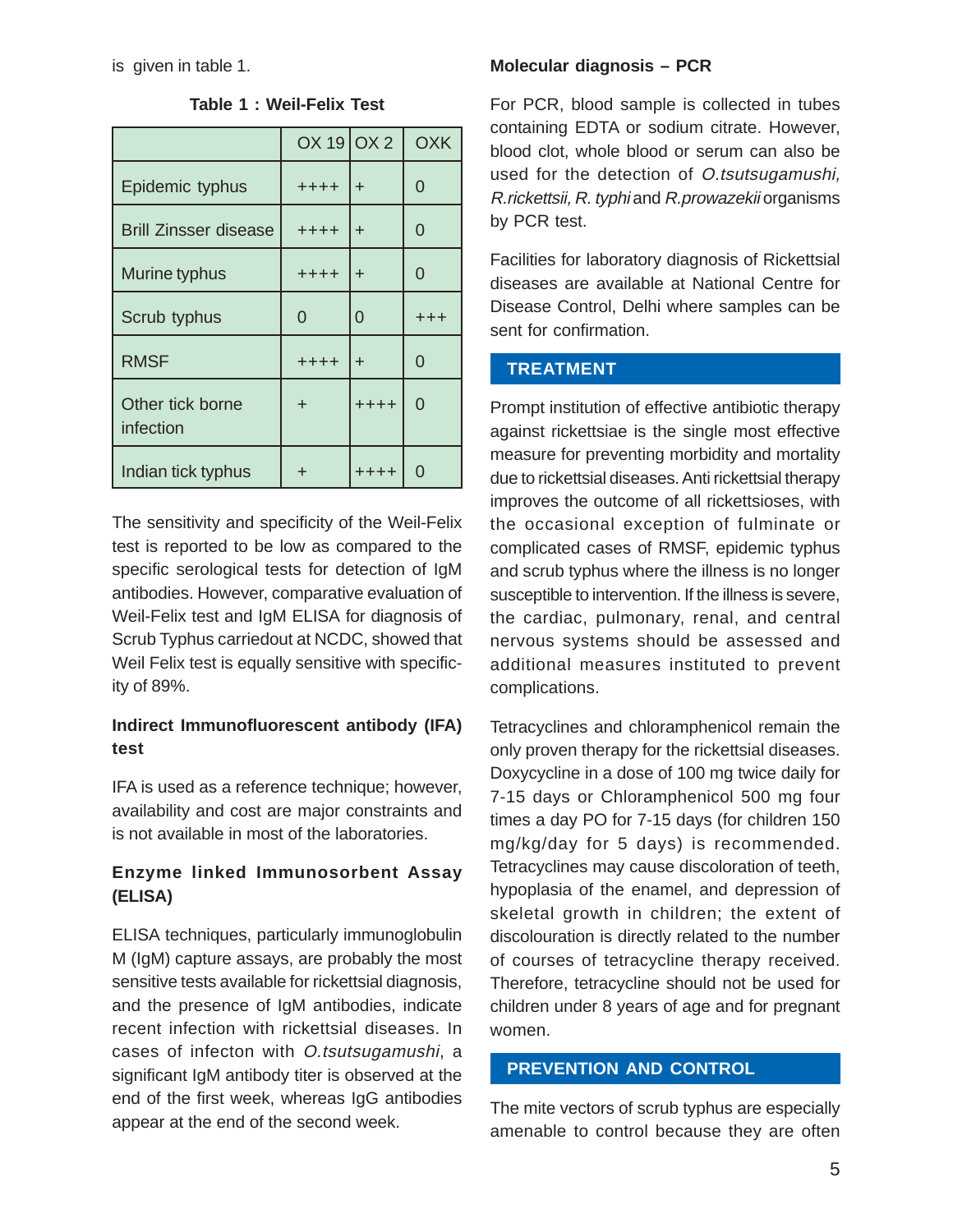found in distinct areas (Typhus Island).

- **•** These foci can be eliminated by treating the ground and vegetation with residual insecticides, reducing rodent populations, and destroying limited amounts of local vegetation.
- **•** Persons who cannot avoid infested terrain should wear protective clothing, impregnate their clothing and bedding with a mitecide (e.g. benzyl benzoate) and apply a mite repellent, diethyltoluamide, to exposed skin. Chemoprophylaxis should also be considered.
- $\bullet$  In a controlled trial, the weekly administration of 200 mg doxycycline decreased the incidence of clinical illnesses but not of inapparent infection.
- An effective vaccine for humans has not been developed till now, mainly due to serotypic heterogeneity of the organism.

## **OTHER RICKETTSIAE INFECTIONS**

## **EPIDEMIC TYPHUS**

Epidemic typhus (Louseborne typhus, Classical typhus, Gaol fever) has been one of the great scourges of mankind, occurring in devastating epidemics during times of war and famine. The disease has been reported from all parts of the world but has been particularly common in Russia and Eastern Europe. During 1917-1922, there were some 25 million cases in Russia, with about three million deaths. In recent times, the main foci have been Eastern Europe, Africa, South America and Asia. In India, the endemic spot is Kashmir.

The causative agent of epidemic typhus is R.prowazekii, named after von Prowazek. Humans are the only natural vertebrate hosts. Natural infection in flying squirrels has been reported from South- eastern USA. The human body louse, Pediculus humanus corporis, is the vector. The head louse may also transmit the infection but not the pubic louse. The lice become infected by feeding on rickettsiaemic patients. The rickettsiae multiply in the gut of the lice and appear in the faeces in 3-5 days. Lice succumb to the infection within 2-4 weeks, remaining infective till they die. They can transmit the infection after about a week of being infected.

## **Transmission**

Lice may be transferred from person to person. Being sensitive to temperature changes in the host, they leave the febrile patient or the cooling carcass and parasitise other persons. Lice defecate while feeding. Infection is transmitted when the contaminated louse faces is rubbed through the minute abrasions caused by scratching. Occasionally, infection may also be transmitted by aerosols of dried louse faces through inhalation or through the conjunctiva.

#### **Incubation period:** 5 - 15 days.

#### **Clinical Presentation**

- $\triangleright$  The disease starts with fever and chills.
- $\triangleright$  A characteristic rash appears on the fourth or fifth day, starting on the trunk and spreading over the limbs but sparing the face, palms and soles.
- $\triangleright$  Towards the second week, the patient becomes stuporous and delirious. The name typhus comes from the cloudy state of consciousness in the disease. The case fatality may reach 40% and increases with age.

In some who recover from the disease, the rickettsiae may remain latent in the lymphoid tissues or organs for years. Such latent infection may, at times, be reactivated leading to recrudescent typhus or Brill Zinsser disease. Brill noticed a mild, sporadic, typhus-like disease in New York among Jewish immigrants from southeastern Europe. Zinsser isolated R.prowazekii from such cases and proved that they were recrudescences of infections acquired many years previously.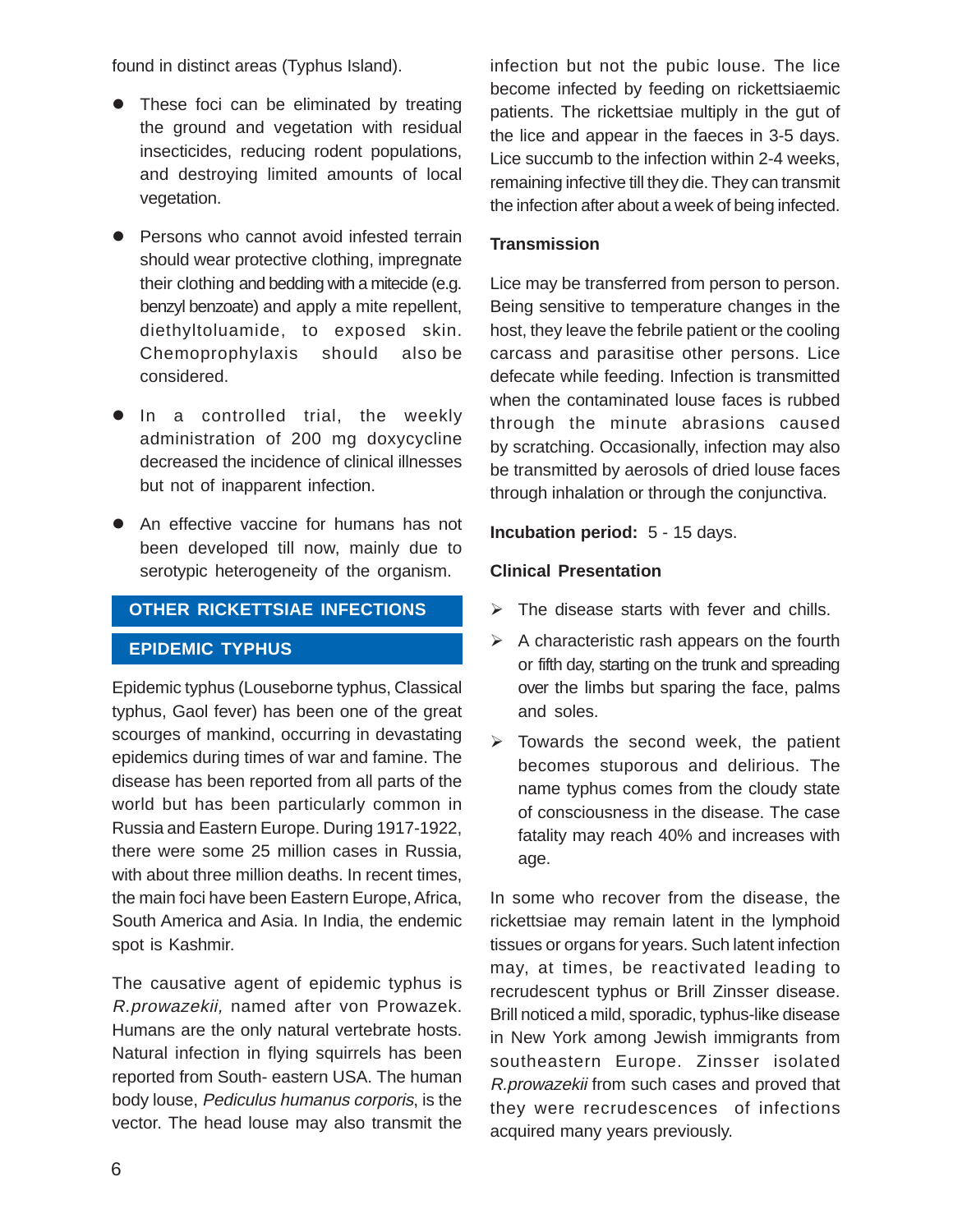#### **ENDEMIC TY\PHUS**

Endemic typhus (Murine typhus) is a milder disease than epidemic typhus. It is caused by R.typhi which is maintained in nature as a mild infection of rats, transmitted by the rat flea, Xenopsylla cheopis. The rickettsia multiplies in the gut of the flea and is shed in its faeces. The flea is unaffected but remains infectious for the rest of its natural span of life. Humans acquire the disease usually through the bite of infected fleas, when their saliva or faeces is rubbed in or through aerosols of dried faeces. Ingestion of food recently contaminated with infected rat urine or flea faeces may also cause infection. Human infection is a dead end. Man to man transmission does not occur. **In India, endemic typhus has been reported from Pune, Lucknow, Mysore, Kolkata, Golkunda, Karnal, Rewari and Kashmir.**

#### **Clinical presentation**

- $\triangleright$  Endemic typhus resembles many other illnesses and very few patients are provisionally diagnosed correctly.
- $\triangleright$  Initially, the patient can present with headache, fever and rash. This is seen only in 12% of cases.
- $\triangleright$  Rash develops in 54% of patients some time during the course of illness.
- $\triangleright$  Nausea, vomiting, diarrhoea and abdominal pain suggest gastrointestinal diseases while cough and abnormal chest radiograph suggests pneumonia or bronchitis.
- $\triangleright$  Severe illness including seizures, coma, renal insufficiency and respiratory failure are seen in approximately 10% of cases, only 1% of cases are fatal.

R.typhi and R.prowazekii are closely similar but may be differentiated by biological and immunological tests. When male guinea pigs are inoculated intraperiotoneally with blood from



**Eschar of tick bite over the left side of the abdomen**

a case of endemic typhus or with a culture of R.typhi, they develop fever and a characteristic scrotal inflammation. The scrotum becomes enlarged and the testes cannot be pushed back into the abdomen because of inflammatory adhesions between the layers of the tunica vaginalis. This is known as the Neil-Mooser or the tunica reaction. The Neil-Mooser reaction is negative with R. prowazekii.

#### **SPOTTED FEVER GROUP**

They are all transmitted by ticks, except R.akari, which is mite borne. Rickettsiae of this group possess a common soluble antigen and multiply in the nucleus as well as in the cytoplasm of host cells. Many species have been recognized in this group.

| Organism     | <b>Disease</b>                                                 |
|--------------|----------------------------------------------------------------|
| R.rickettsii | Rocky Mountain spotted fever                                   |
| R. siberica  | Siberian tick typhus                                           |
| R.conori     | Indian, Mediterranean, Kenyan<br>and South African tick typhus |
| R australis  | Queensland tick typhus                                         |
| R.japonica   | Oriental spotted fever                                         |